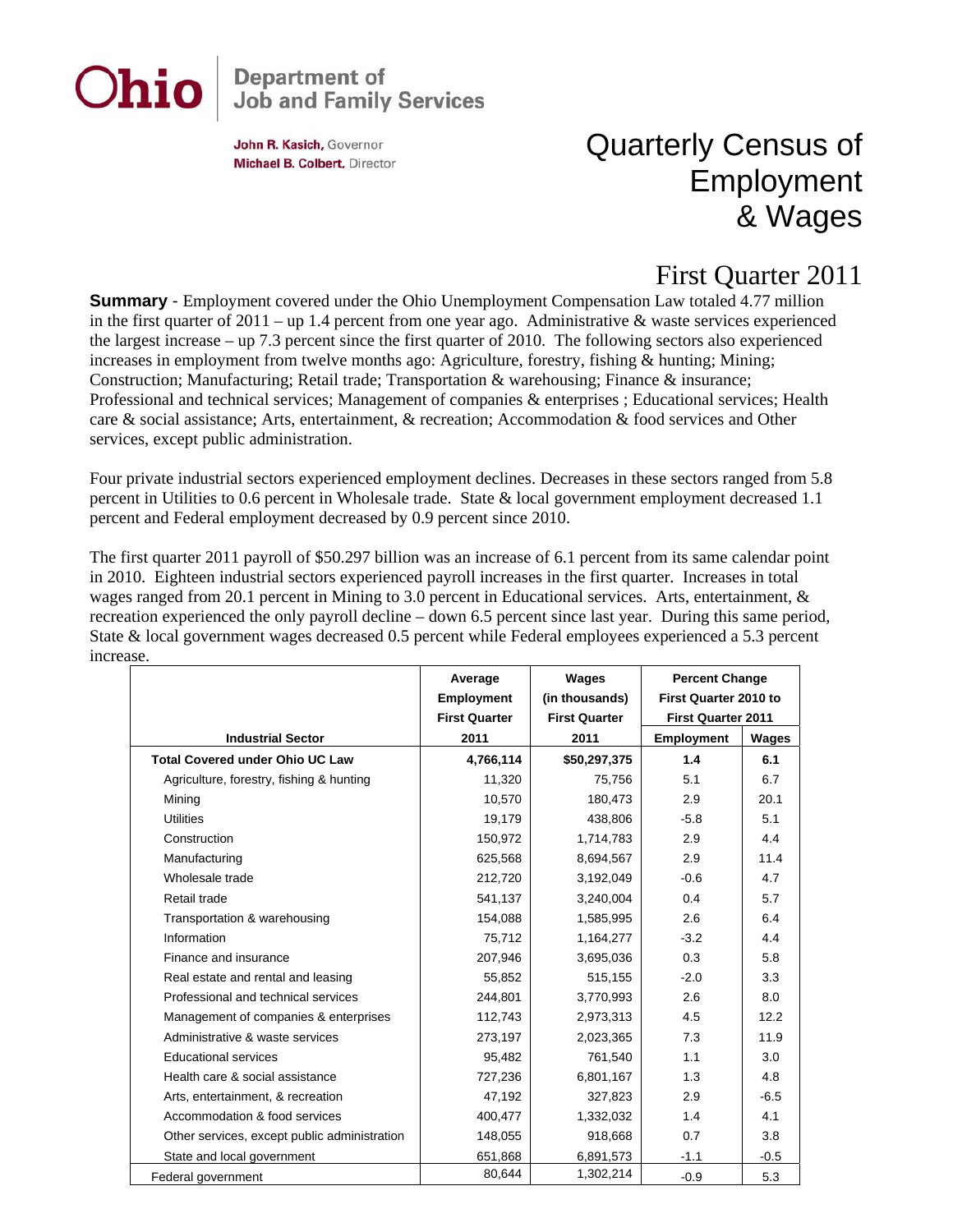All of Ohio's ten largest counties experienced employment increases from their first quarter 2010 levels. Increases ranged from 2.4 percent in Lorain County to 0.2 percent in both Cuyahoga and Summit Counties.

Each of the ten largest counties experienced payroll increases since 2010. Payroll gains since the first quarter of 2010 ranged from 11.9 percent in Stark County to 1.9 percent in Butler County.

|                                        | Average<br><b>Employment</b><br><b>First Quarter</b> | Wages<br>(in thousands)<br><b>First Quarter</b> | <b>Percent Change</b><br><b>First Quarter 2010 to</b><br><b>First Quarter 2011</b> |       |
|----------------------------------------|------------------------------------------------------|-------------------------------------------------|------------------------------------------------------------------------------------|-------|
| <b>Industrial Sector</b>               | 2011                                                 | 2011                                            | <b>Employment</b>                                                                  | Wages |
| <b>Total Covered under Ohio UC Law</b> | 4,766,114                                            | \$50,297,375                                    | 1.4                                                                                | 6.1   |
| <b>Butler</b>                          | 135,330                                              | 1,371,164                                       | 1.3                                                                                | 1.9   |
| Cuyahoga                               | 657,114                                              | 8,073,081                                       | 0.2                                                                                | 7.9   |
| Franklin                               | 628,929                                              | 7,474,509                                       | 1.0                                                                                | 5.3   |
| <b>Hamilton</b>                        | 465,955                                              | 5,970,071                                       | 0.4                                                                                | 4.4   |
| Lorain                                 | 89,461                                               | 855,640                                         | 2.4                                                                                | 10.2  |
| Lucas                                  | 193,337                                              | 1,982,978                                       | 1.3                                                                                | 6.7   |
| Mahoning                               | 92,343                                               | 750,124                                         | 0.6                                                                                | 4.4   |
| Montgomery                             | 233,396                                              | 2,347,783                                       | 1.1                                                                                | 4.7   |
| <b>Stark</b>                           | 146,563                                              | 1.334.246                                       | 1.9                                                                                | 11.9  |
| Summit                                 | 246,193                                              | 2,682,488                                       | 0.2                                                                                | 2.3   |
| All other counties                     | 1,877,493                                            | 17,455,291                                      | 2.3                                                                                | 6.7   |

The chart that follows presents the percentage of Ohio covered employment in each of the ten largest counties and all other counties combined. Ten of Ohio's 88 counties account for almost 61 percent of the state's covered employment.



#### **Percentage of First Quarter 2011 Employment - Ten Largest Counties**